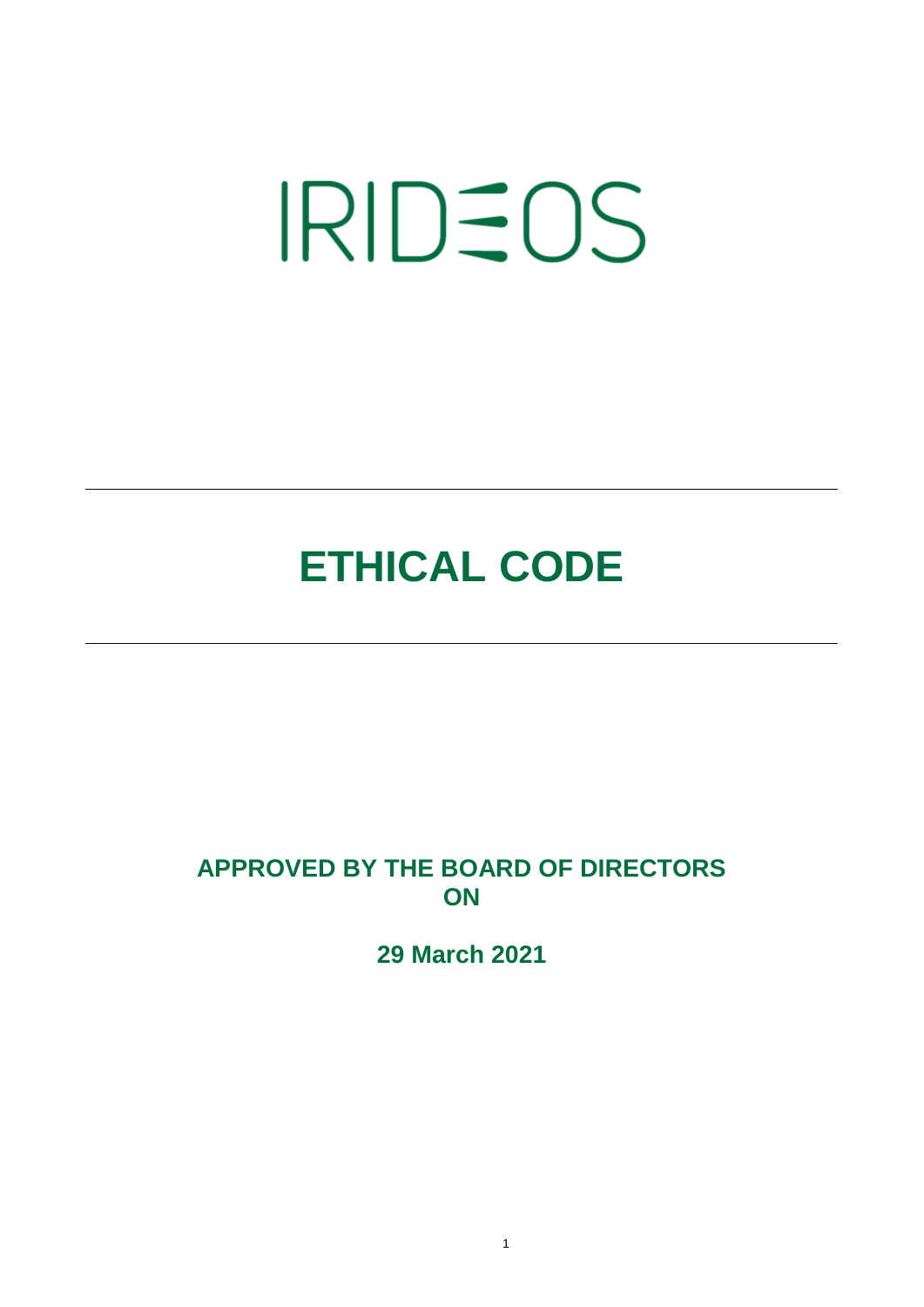## **CONTENTS**

| $\mathbf{1}$            |      |                                                                                 |  |
|-------------------------|------|---------------------------------------------------------------------------------|--|
| $\overline{2}$<br>3     |      |                                                                                 |  |
|                         |      |                                                                                 |  |
|                         | 3.1  |                                                                                 |  |
|                         | 3.2  |                                                                                 |  |
| $\overline{\mathbf{4}}$ |      |                                                                                 |  |
| 5                       |      |                                                                                 |  |
|                         | 5.1  |                                                                                 |  |
|                         | 5.2  |                                                                                 |  |
|                         | 5.3  |                                                                                 |  |
|                         | 5.4  |                                                                                 |  |
|                         | 5.5  |                                                                                 |  |
|                         | 5.6  | Laundering, self-laundering, financing of terrorism and organized crime and tax |  |
|                         |      |                                                                                 |  |
|                         | 5.7  |                                                                                 |  |
|                         | 5.8  |                                                                                 |  |
|                         | 5.9  |                                                                                 |  |
|                         | 5.10 |                                                                                 |  |
|                         | 5.11 |                                                                                 |  |
|                         | 5.12 |                                                                                 |  |
|                         | 5.13 |                                                                                 |  |
|                         | 5.14 |                                                                                 |  |
| 6                       |      |                                                                                 |  |
|                         | 6.1  |                                                                                 |  |
|                         | 6.2  |                                                                                 |  |
|                         | 6.3  | Responsibility for the implementation and supervision of the Ethical Code9      |  |
|                         | 6.4  |                                                                                 |  |
|                         |      |                                                                                 |  |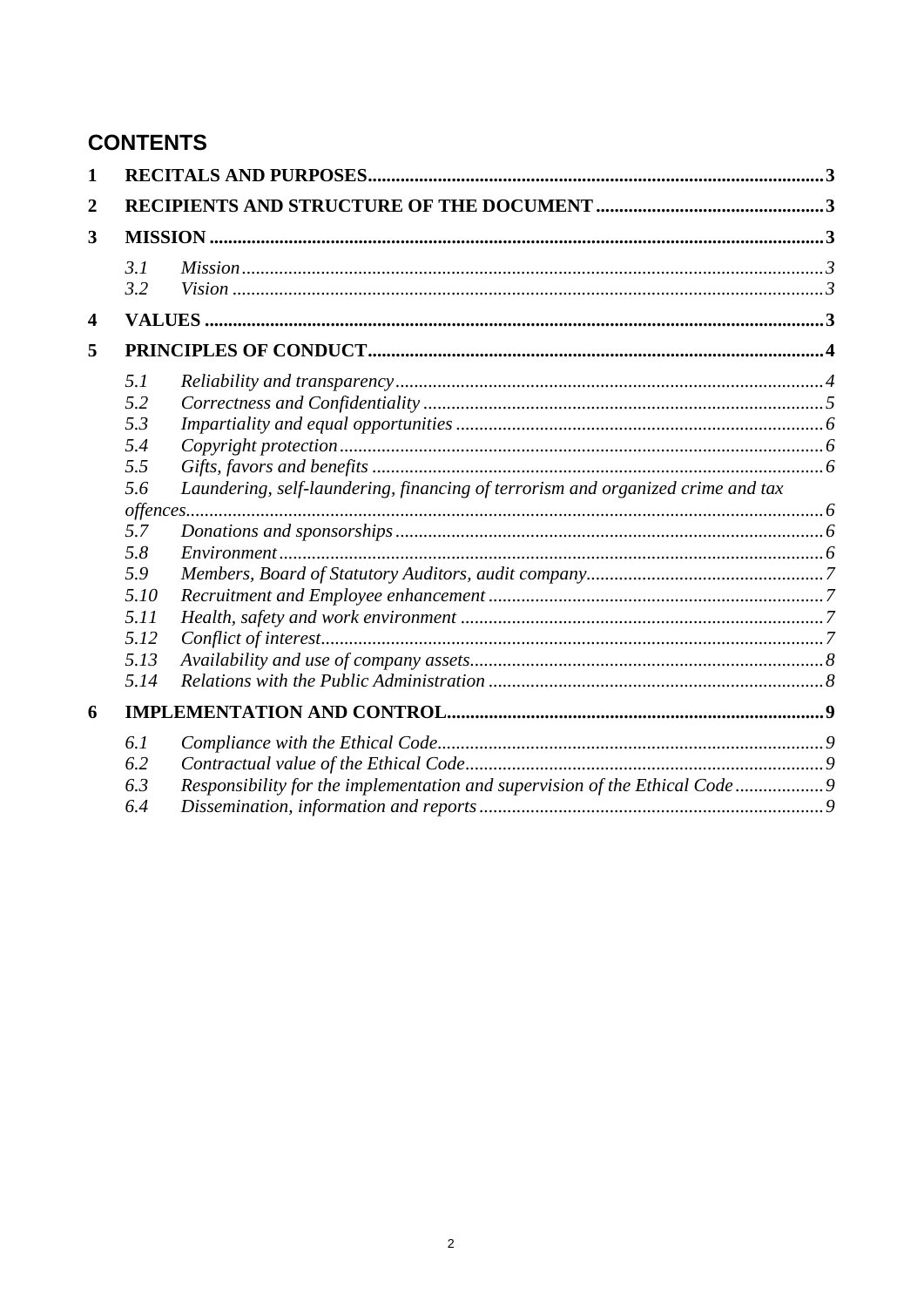#### <span id="page-2-0"></span>**1 RECITALS AND PURPOSES**

IRIDEOS is aware of the importance of its role within the community it operates in and of the consequent ethical and social responsibilities towards its interlocutors. It has therefore decided to codify and transmit the Values and Rules of Conduct at the base of its relationships.

Through this Ethical Code (Code), IRIDEOS shares the bases of its actions, so that all future challenges can be tackled always complying with commitments and maintaining decisions transparent so as to promote a sustainable development that considers all business dimensions.

The IRIDEOS Ethical Code also stems from the need to identify, formalize, uniform and share the ethical, value-based and behavioral principles that regulate the internal and external relationships of the single Companies and the Group, in compliance with the laws in force and through a loyal and transparent conduct in line with its own Governance principles.

We are aware that no Ethical Code can provide an answer to all the choices we will have to make, but we expect the Recipients of the Code to always behave respecting the principles established.

#### <span id="page-2-1"></span>**2 RECIPIENTS AND STRUCTURE OF THE DOCUMENT**

The Recipients of this Ethical Code are all the collaborators - intended as the Administrators, members of the Board of Statutory Auditors, managers, employees - and all those who, regardless of the legal qualification of the relationship, act in the name or on behalf and in the interest or to the advantage of the Company. Said subjects are expected to respect the ethical values contained in this document and to follow the rules of conduct prescribed herein. In particular, the company top management is called to set an example by strictly observing the principles of the Code when conducting daily activities.

This Ethical Code is made up of the following sections:

- Mission: expressing the mission and vision;
- $\checkmark$  Values: sanctioning the bases of our actions and explaining the goods at the base of our

corporate culture to be safeguarded and promoted;

- Conduct: defining the rules of conduct Recipients are required to observe;
- $\checkmark$  Implementation and Control: declaring the procedures to implement, update and verify this Ethical Code.

#### <span id="page-2-2"></span>**3 MISSION**

#### <span id="page-2-3"></span>*3.1 Mission*

We are an Italian company supporting businesses along their journey of digital transformation with enabling solutions that combine cloud, data center, optic fiber, safety and innovation.

#### <span id="page-2-4"></span>*3.2 Vision*

Set up the ICT infrastructures of the future to support the development and competitiveness of businesses.

#### <span id="page-2-5"></span>**4 VALUES**

**People**

We promote the centrality and valorization of human resources, safeguarding individuals through impartial choices, freedom of thought, conscience ad religion, safety and suitable constant training. We do not tolerate actions or comments of a sexual, racial or religious nature, nor

behaviors or comments that may create a negative work environment.

#### **Territory and Community**

We develop the infrastructure on the territory with awareness as regards our role and responsibility within the economic and social community we operate in.

#### **Health and Environment**

We carry out our activities respecting the environment and making the principles of sustainable development our own. We safeguard health and safety at work ensuring the respect for the physical and moral integrity of workers.

#### **Clients and Services**

We put clients at the center. We pursue excellency and innovation constantly aiming at high quality standards, pursuing the best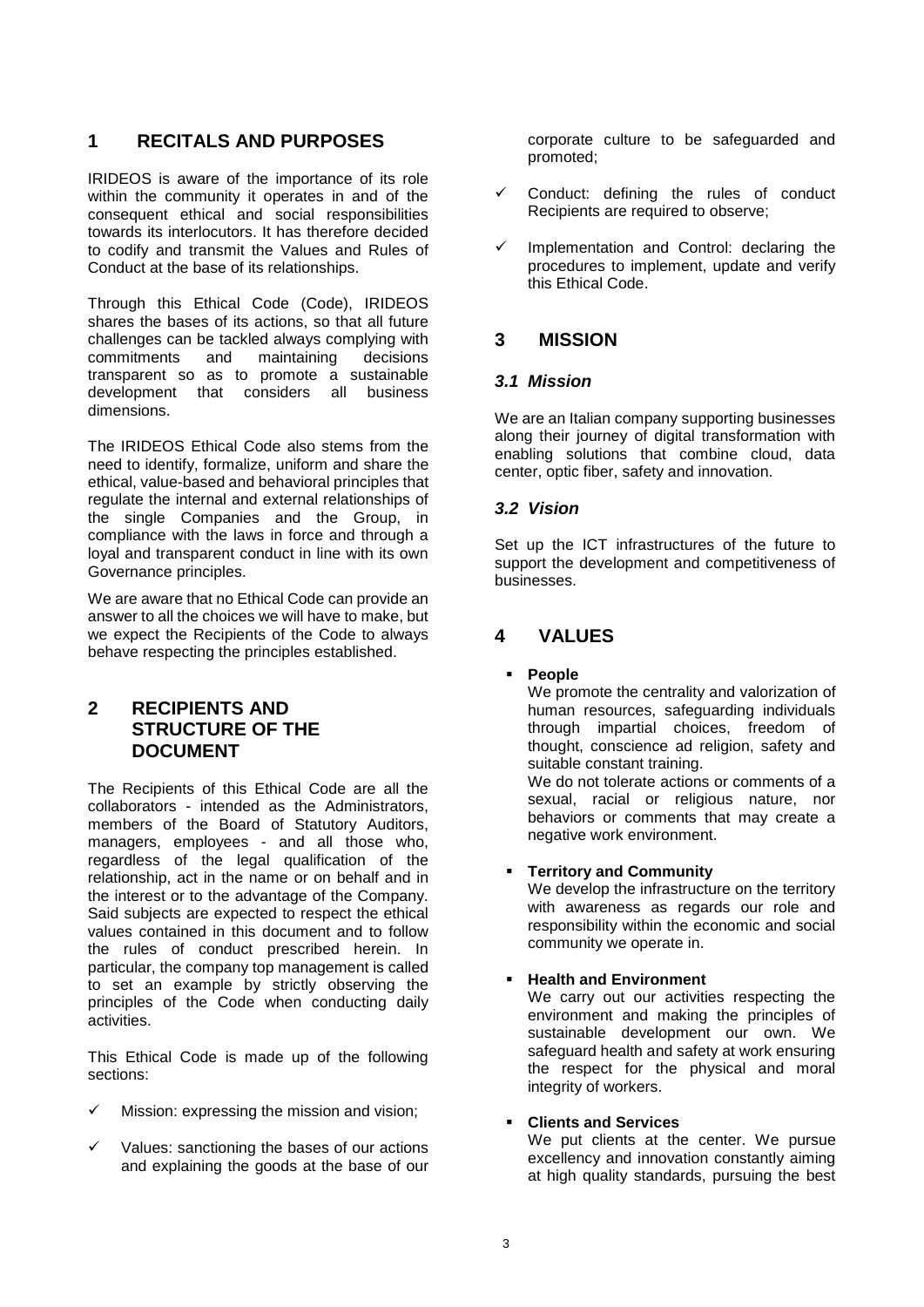value and innovation of the products and services provided to clients and guaranteeing reliability and flexibility to pro-actively meet the various needs. Therefore, we are strongly result-oriented in a climate of collaboration and trust.

#### **Legality and Compliance**

We do not tolerate any form of disrespect for the law, fraudulent conduct or acts of corruption or bribery, even if to the benefit of the Company and/or committed indirectly through the company or third-party subjects;

 **Integrity and Conflict of Interest**  We avoid any situation that may generate a conflict of interest, albeit potential, nor let personal or family interests condition our choices.

#### **Correctness and Transparency**

We nurture the relationships with our internal and external interlocutors respecting the principles of transparency, correctness and truthfulness to safeguard the credibility and reputation of the Company.

We implement management procedures that ensure the correctness and truthfulness of corporate communications (financial statements, periodic reports, etc.).

#### **Fair competition**

We promote and pursue the culture of transparent and fair competition as an essential value in the relationship with the market and refrain from collusive behaviors and abuse of a dominant position.

We do not favor actions or behaviors aimed at collecting competitors' confidential or sensitive information.

#### **Prevention of corruption**

We respect and monitor the compliance with the provisions necessary to prevent corruption, offering the widest cooperation to supervisory bodies.

#### **Confidentiality and Protection of Privacy**

We guarantee the confidentiality of the information and databases in our possession and the protection of the information processed either directly or through third parties.

We do not use the information, documents and data collected during the course of our activities that are considered confidential and therefore not to be disclosed without authorization.

We guarantee the compliance with the regulations on the processing of personal data.

#### **Protection of the image**

Our behavior is oriented at the protection of the Company image.

#### <span id="page-3-0"></span>**5 PRINCIPLES OF CONDUCT**

#### <span id="page-3-1"></span>*5.1 Reliability and transparency*

When performing our work and within the responsibilities attributed to us, we register and process corporate data and information in a complete, correct, suitable and prompt manner, guaranteeing the application of safety procedures to ensure the integrity and truthfulness of data.

#### **Financial statement and other corporate communications**

In the activities aimed at drafting the financial statement and other corporate communications:

- we maintain a correct, transparent and collaborative behavior in compliance with the law and internal procedures to supply Partners and third parties with truthful and correct information as regards the Company's economic, asset and financial situation;
- we guarantee the maximum collaboration, ensuring the complete clarity and accuracy of information, data and processing;
- we comply with the laws on transparency and integrity of the share capital;
- we ensure the regular functioning of the Company and Corporate bodies, guaranteeing and facilitating all internal checks on corporate management as well as the free and correct formation of shareholder's meeting decisions;
- we perform all communications envisaged by the law towards third parties and Authorities promptly, correctly and in good faith, not hindering the supervisory functions they perform;
- we guarantee the filing of all accounting entries as well as of all other documents containing economic, asset and financial information to allow ease of access and consultation, a punctual reconstruction of the operation they refer to as well as the identification of the various levels of responsibility;
- we condemn all behaviors aimed at altering the correctness of the data and information contained in the financial statements, reports and other corporate communications envisaged by the law.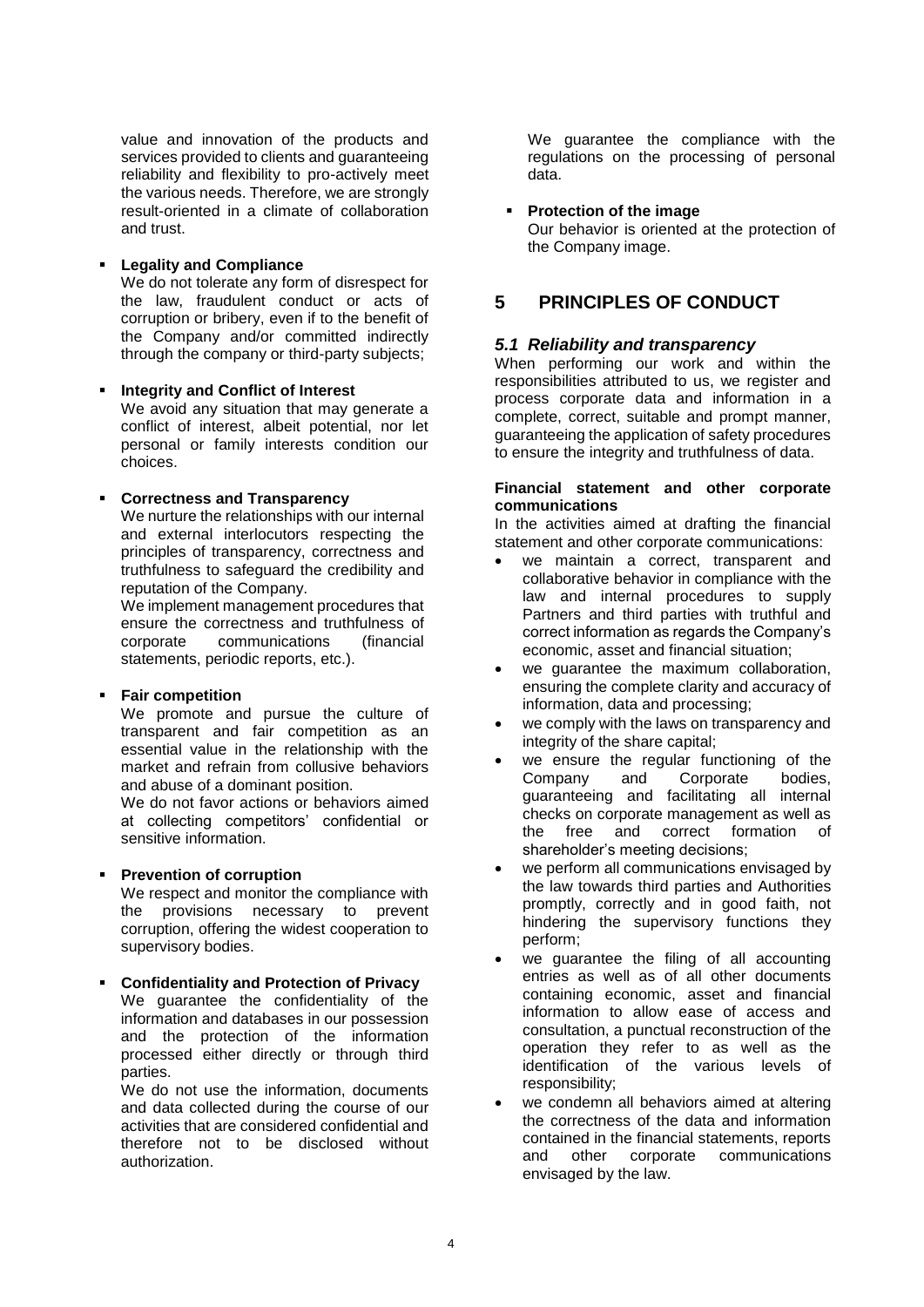#### **Management of Financial Resources**

In the management of Financial Resources (choices relating to financial policy, investments and accounting records), we observe the general principle that each financial operation must always be attributable to a legitimate source and cause, a precise authorization and a correct registration, and provide any other element suitable to identify the subjects responsible for any single step of the decision process.

#### **External communications**

We guarantee that all corporate communications follow a precise procedure for the checking and approval of their form and content. The relationships between the Company and the mass media are handled exclusively by specific corporate functions and managers and must be entertained in the respect of the communication procedures defined by the Company.

We guarantee that the information and communications relating to the Company and destined outside are prompt, accurate, truthful, complete and transparent.

#### **Political and Trade-Union Forces**

In the relationships with political organizations and trade unions, we respect the ethical principles of correctness, collaboration and maximum transparency.

We do not finance political parties or candidates, trade unions and committees either directly or through third parties, except for the contributions set out by the current laws and we do not exert pressure - either directly or indirectly - on political representatives.

Administrators, managers and employees may not carry out political activities during the working hours nor use goods or equipment for this purpose.

#### <span id="page-4-0"></span>*5.2 Correctness and Confidentiality*

#### **Equality of treatment and confidentiality**

While fulfilling our tasks, we guarantee the equal treatment of all those who come into contact with the Company. We do not accept nor consider referrals or reports in favor or to the detriment of the subjects with whom we come into contact during our business.

The interruption or termination of a work relationships, regardless of the cause, does not justify the disclosure of confidential information or the expression of considerations that may damage the image and interests of the company.

#### **Fair trading conditions**

We guarantee the fairness and transparency of transactions.

We pay attention to the quality of the services offered to our clients in compliance with contractual conditions and with the maximum professional diligence. We guarantee fair commercial relations, avoiding all types of favoritism and situations that may lead to corruption or undue pressure on third parties to gain advantage.

We make sure the subjects whom the Company does business with are ethically reliable; we do not do business with subjects whose taking part in illicit activities is known and documented.

#### *Relations with suppliers and consultants*

The relationships we establish with our suppliers and consultants are based on the principles of collaboration and reciprocal respect, loyalty, correctness and professionalism, promoting the sharing of the values found in this Code as well as contractual closes.

We select our suppliers of goods and services and consultants based on an objective assessment of competences, competitiveness, quality, correctness, respectability, reputation and budget, guaranteeing equal collaboration opportunities to all suppliers regardless of the size of the purchase and avoiding all types of pressure that could result in a favorable treatment of one supplier at the expense of another.

Before starting the activities, we guarantee transparent contracts and maintain an accurate filing system for the selection and management of the contract to enable all operations to be verified. We require that suppliers and consultants ensure working conditions based on the respect of fundamental human rights, international conventions and current laws, also those for the protection of child labor and health and safety of workers.

Our contracts/orders placed with Suppliers contain the obligations to:

- accept and endorse the contents of the Ethical Code;
- promptly report any problem to the relevant person in charge to enable the adoption of the most suitable measures;
- Immediately report any potential conflict of interest with Company subjects having authorization or negotiation powers related to the performance of the contract, under penalty of termination of the contract.

In any case, the Company will not entrust collaboration and/or consultancy assignments to the members of the administrative and supervisory bodies (directly or through entities which they hold shares of, cover administrative roles or which employ them).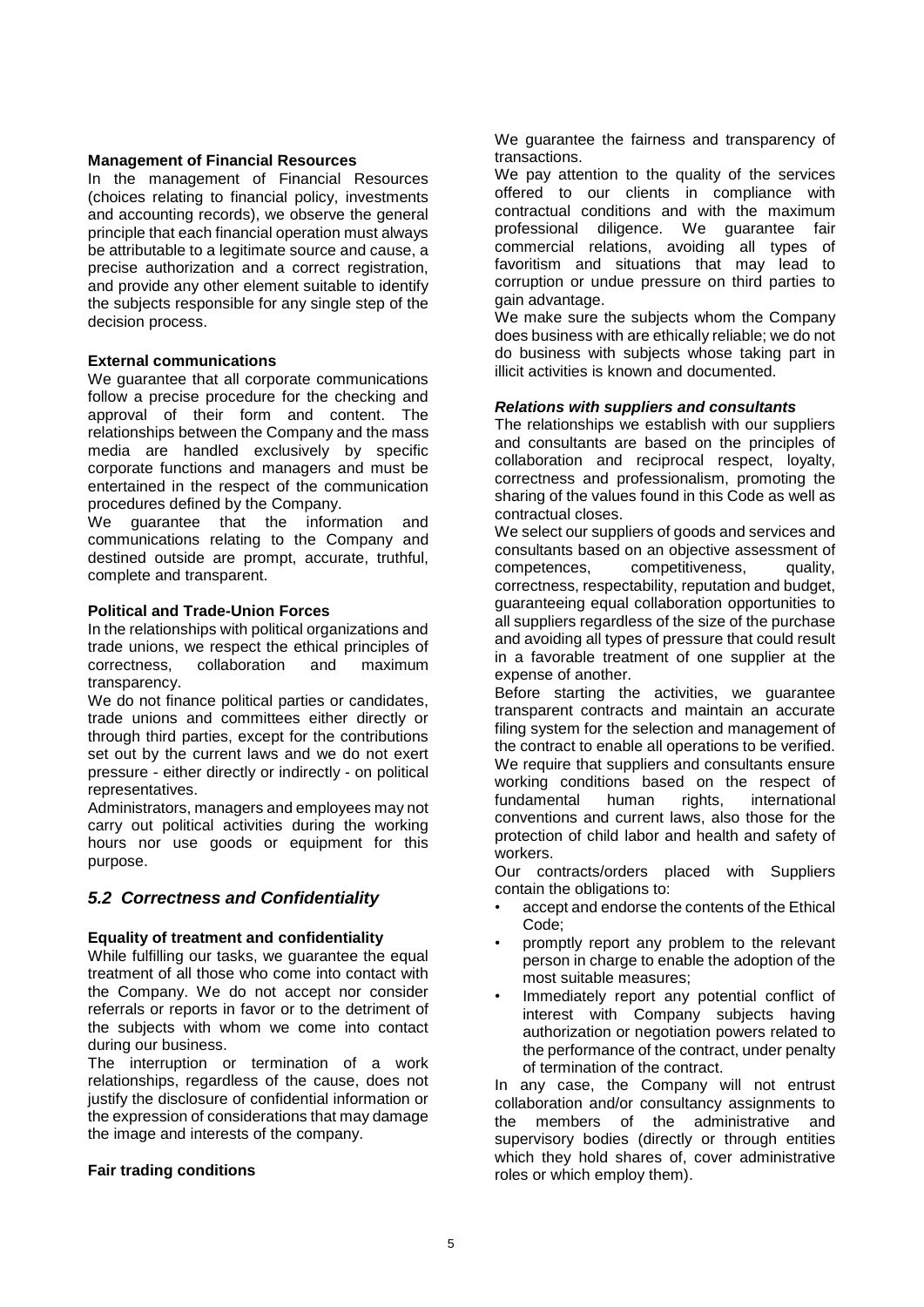Provisions in terms of gifts or favors referred to in the relevant paragraph in this Code also apply to the relations with suppliers and consultants.

#### **Intra-group relations and relations with related parties**

When it comes to intra-group relations and relations with related parties, we operate at market conditions, respecting the criteria of substantial and procedural fairness for an appropriate and transparent assessment.

In case of an interest, albeit potential or indirect, in intra-group operations or transactions or with related parties, we promptly inform the Board of Directors of said interest and its circumstances, refraining from debating and voting.

#### <span id="page-5-0"></span>*5.3 Impartiality and equal opportunities*

When it comes to our relationships with clients as well as employees, collaborators, suppliers or stakeholders in general, we reject all forms of illegitimate discrimination based on age, sex, health condition, nationality, race, religion, political opinion and different lifestyle, committing to having all our direct and indirect operators respect said principle.

#### <span id="page-5-1"></span>*5.4 Copyright protection*

We guarantee the compliance with domestic, community and international laws safeguarding intellectual property and we promote the correct use of all creative works, including IT applications and databases.

If we receive information that are the exclusive property of third parties, we verify the presence of an explicit permission to use them and a confidentiality agreement.

#### <span id="page-5-2"></span>*5.5 Gifts, favors and benefits*

We also forbid offering and receiving, promising or granting - either directly or indirectly (even to family) - money, favors of benefits of any nature, personally to/from third parties in order to obtain an undue advantage, a most favorable treatment or a decision in favor of the Company in an unlawful manner contrary to the principles of law and of this Code.

We allow acts of business courtesy as long as they do not compromise the integrity or reputation of one of the parties nor are aimed at acquiring an undue and/or improper advantage by impartial observers.

Gifts, favors, benefits and advantages received or offered in compliance with the Code and company

procedures must be suitably documented. Homages and gifts must not be artificially split in order to exclude them from these provisions.

In any case, giving/receiving gifts to or from the Public Administration with a value exceeding €150,00 is not allowed.

The Human Resources Department must be immediately informed of any gift, favor, benefit or advantage, even if merely promised, in conflict with the Code.

In Countries where it is use and tradition to offer gifts to clients or others, we allow acting in accordance with said uses and traditions if the gifts are of appropriate nature, always in compliance with the law and without looking for any kind of favor.

Should the Company employ a "third-party" consultant or subject to be represented, we request the "third-party" consultant or subject to follow the same directives applying to Company employees or collaborators, though the use of said subjects is not allowed should it lead to a conflict of interest.

#### <span id="page-5-3"></span>*5.6 Laundering, self-laundering, financing of terrorism and organized crime and tax offences*

We forbid the involvement in activities that imply laundering / self-laundering, the financing of terrorism and the use of money deriving from criminal activities of any shape or form, as well as any conduct that may potentially lead to the commission of tax offences, strictly complying with the relevant laws.

When establishing business relations with business partners, consultants and suppliers, we verify the information available, including financial information, in order to ascertain their moral integrity, respectability and the legitimacy of their activity.

#### <span id="page-5-4"></span>*5.7 Donations and sponsorships*

We promote the sustainable development of the surrounding territory and the relationships with the community, also granting funds for the realization of cultural and social solidarity events and for the promotion of sport.

The process to select and grant said contributions must always comply with the applicable laws and internal regulations in force and be properly and suitably documented.

The initiatives must never represent an indirect form of influence towards third parties.

#### <span id="page-5-5"></span>*5.8 Environment*

We pay particular attention to the environmental impact our activities may produce, monitoring the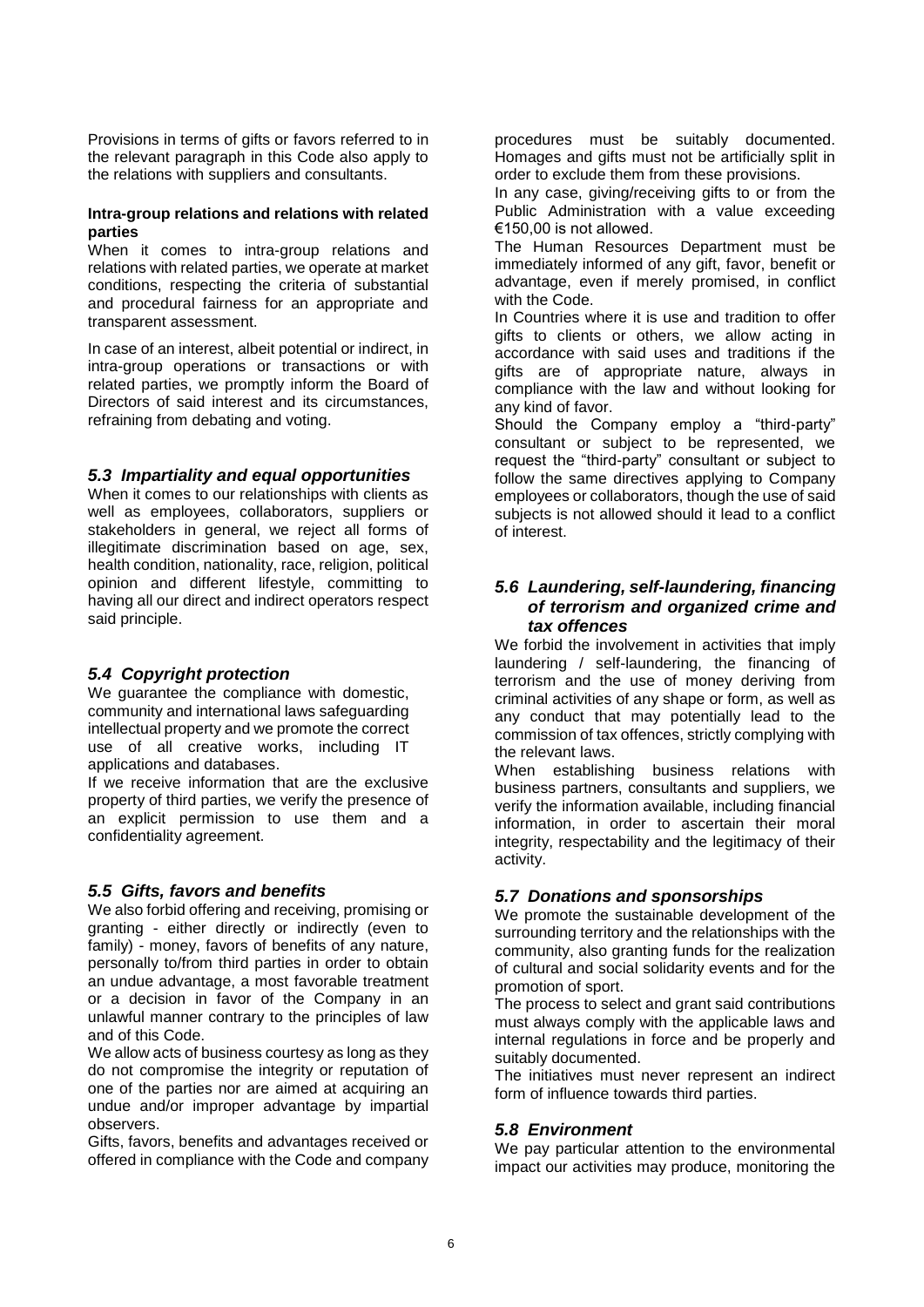compliance with the regulations and laws in force, raising the awareness of employees as regards the problems connected with environmental impacts and communicating transparently with all interlocutors, employees, local businesses, the Public Administration and the other interested parties in order to strengthen relationships and increase their involvement.

#### <span id="page-6-0"></span>*5.9 Members, Board of Statutory Auditors, audit company*

We provide members with accurate, truthful and timely information and favor their participation in company decision in full compliance with the regulations in force and with the articles of association.

We operate with the maximum transparency, clarity and correctness in the relationship with the members of the board of statutory auditors in order to establish a professional and collaborative relationship.

#### <span id="page-6-1"></span>*5.10 Recruitment and Employee enhancement*

When it comes to the recruitment, management and enhancement of staff, decisions are based on objective assessments and merit.

The access to roles and tasks is established based on skills and competences.

Compatibly with the general work efficiency, we favor a flexible organization of work that facilitates the management of maternity and childcare in general.

We develop the culture of competence and foster experience through a "can do" spirit and the setting up of training and professional development plans aimed at the growth and strengthening of single abilities or aptitudes, paying particular attention to gender and disability topics.

Employees have regular contracts, we do not tolerate irregular work, the hiring of personnel without a regular residence permit, illicit brokering and the exploitation of labor referred to in art. 603 *bis* of the Criminal Code.

#### <span id="page-6-2"></span>*5.11 Health, safety and work environment*

We disseminate and strengthen a culture of safety, raising awareness as regards risks and the knowledge and compliance with current regulations on prevention and protection, promoting and demanding a responsible behavior from all employees and collaborators and operating to preserve and improve work conditions and the health and safety of workers, especially with preventive measures.

It is forbidden to behave in a way that affects your safety and full mental and physical integrity and that of your colleagues.

We monitor the compliance with the regulation that bans smoking in the workplace.

#### <span id="page-6-3"></span>*5.12 Conflict of interest*

We prevent all situations that may pose a conflict of interests, albeit potential.

A conflict of interest is determined by decisions regarding relatives within the second degree of kinship, spouses, partners, external subjects such as candidates, professionals and suppliers with whom there are professional and economic relationships - either direct or indirect - that can be considered lasting due to their nature.

By way of non-limiting example, the following situations may determine a conflict of interest:

- having an economic or financial interest also through family, cohabiting relatives or third parties connected with suppliers or competitors;
- the conclusion, perfection or initiation of contracts in the name or on behalf of the Company with relatives - either as individuals or as owners - partners or legal representatives of companies and legal entities of which the Collaborator owns or is a partner of or anyway in which the Collaborator has an interest;
- hiring or participating in the hiring of relatives or subjects who, for various reasons, are within the sphere of family, professional and economic interests;
- having relationships in the name or on behalf of the company with subjects part of the Public Administration who are relations.

In case of a conflict of interest, albeit potential, the Collaborator shall immediately notify the supervisor or company representative and the Human Resources Department so they can assess the situation. A Collaborator who is aware that a conflict of interest has arisen but has not notified it at the appropriate time and in the appropriate manner may incur a disciplinary sanction depending on his position within the company and the seriousness of the unreported situation.

In order to identify and manage conflicts of interests, candidates are asked whether they have relations or business relations within the Company during the recruitment phase in order to identify potential conflicts of interest.

Employees are expected to notify their supervisors and the Head of Human Resources before accepting a consulting, managerial, administration role or any other task in favor of another subject.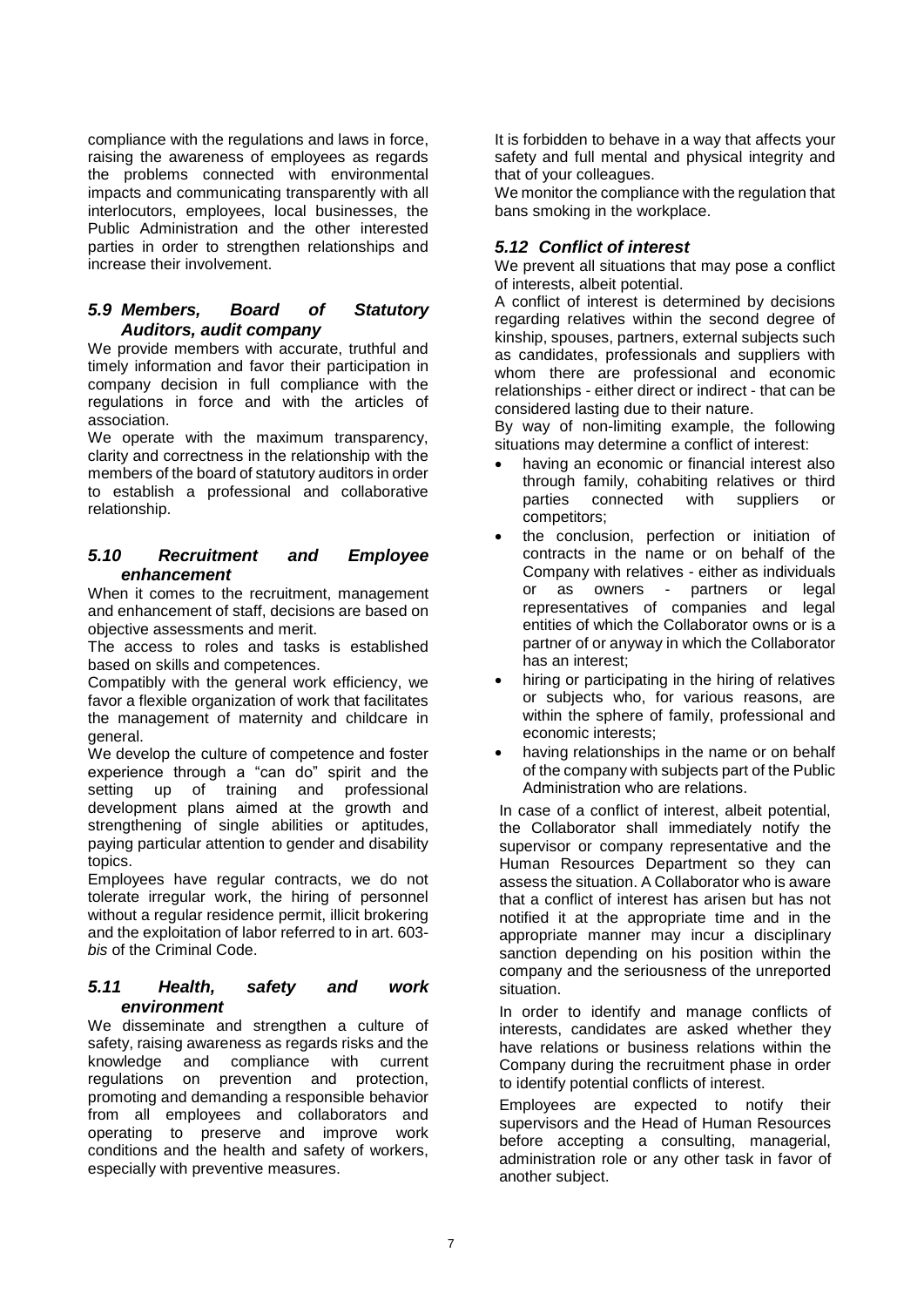#### <span id="page-7-0"></span>*5.13 Availability and use of company assets*

We safeguard company assets (movable and immovable assets, technological resources and IT supports, internet connection, equipment, credit cards, information and know-how owned or used by the Company) respecting their intended use. We quarantee the correct use of company tools and devices, observing responsible behaviors in line with company policy.

We employ the company computer resources (software and hardware), e-mails, goods and equipment available to us for work-related reasons exclusively for institutional activities, operating with responsibility and in full compliance with internal provisions, avoiding any use for personal reasons and adopting behaviors that impede an improper or fraudulent use by third parties.

In addition:

- we safeguard and do not reveal to<br>unauthorized third parties personal unauthorized third passwords and access codes to company or third-party databases;
- we immediately report any malfunctioning or risky situation during the use of company goods to our supervisors.

We avoid any use of company resources that contrasts with the laws in force, though said use may in abstract terms lead to an interest or an advantage for the Company.

#### <span id="page-7-1"></span>*5.14 Relations with the Public Administration*

**Lawfulness, Correctness and Transparency in the relationship with the Public Administration** We forbid using undue pressure or soliciting deeds or a hastened processing of paperwork/contracts through corruption or favoritism or other forms of privilege.

We forbid the recourse to altered or falsified declarations and documents and the omission of information or, in general, contrived or fraudulent acts aimed at obtaining concessions, authorizations, financing or contributions by the European Union, the Government or another Public Body. We also forbid diverting or using contributions, grants or funding obtained from the Government, Regions, another public body or from the European Union - albeit of a modest value or amount - for purposes other than those they were granted for.

We do not entertain relationships - either direct or mediated - with subjects part of the Public Administration in representation or on behalf of the Company without authorization and for reasons not part of the activities and competences assigned.

We do not take possession of money or other goods belonging to the Public Administration made available to us for the functions carried out on behalf of the Company.

#### **Management of calls for tenders and financed projects**

Should the Company participate in Calls for Tenders, both autonomously or with other thirdparty subjects with whom it has established groups, business associations or consortia (RTI, ATI), or use public financing:

- we comply with the laws concerning contracts of the Public Administration;
- we maintain professional and transparent relationships;
- we do not participate in calls for tender on behalf of the Public Administration, not even if asked by the Public Administration;
- we do not act to convince another bidder to withdraw its offer and join our bid as subsupplier;
- we do not submit anonymous documents or encourage a subject part of the Public Administration to subscribe a contract before the tender is awarded;
- we prepare the document and supply the data in compliance with what set out in the specifications of the individual Call for Tenders and the applicable law;
- we monitor and counter any deceptions (also made via false communications or omissions) put in place for the unfair attainment of funds, grants or provisions from the Public Administration;
- before involving a consultant in a call for tenders, we verify the absence of conflicts of interest;
- We do not propose or accepts recruitment or collaboration interviews with employees of the Public Administration (or their relatives) who are carrying out activities with the Company.

In addition, any declaration regarding the company information supplied in order to take part in calls for tenders or public invitations and subscribed by the Company's legal representatives must be truthful, accurate, complete, verifiable and suitably filed.

#### **Relations with the Public Supervisory Bodies**

When carrying out our activities, we operate in a lawful and correct manner in compliance with the law, collaborating with representatives of the